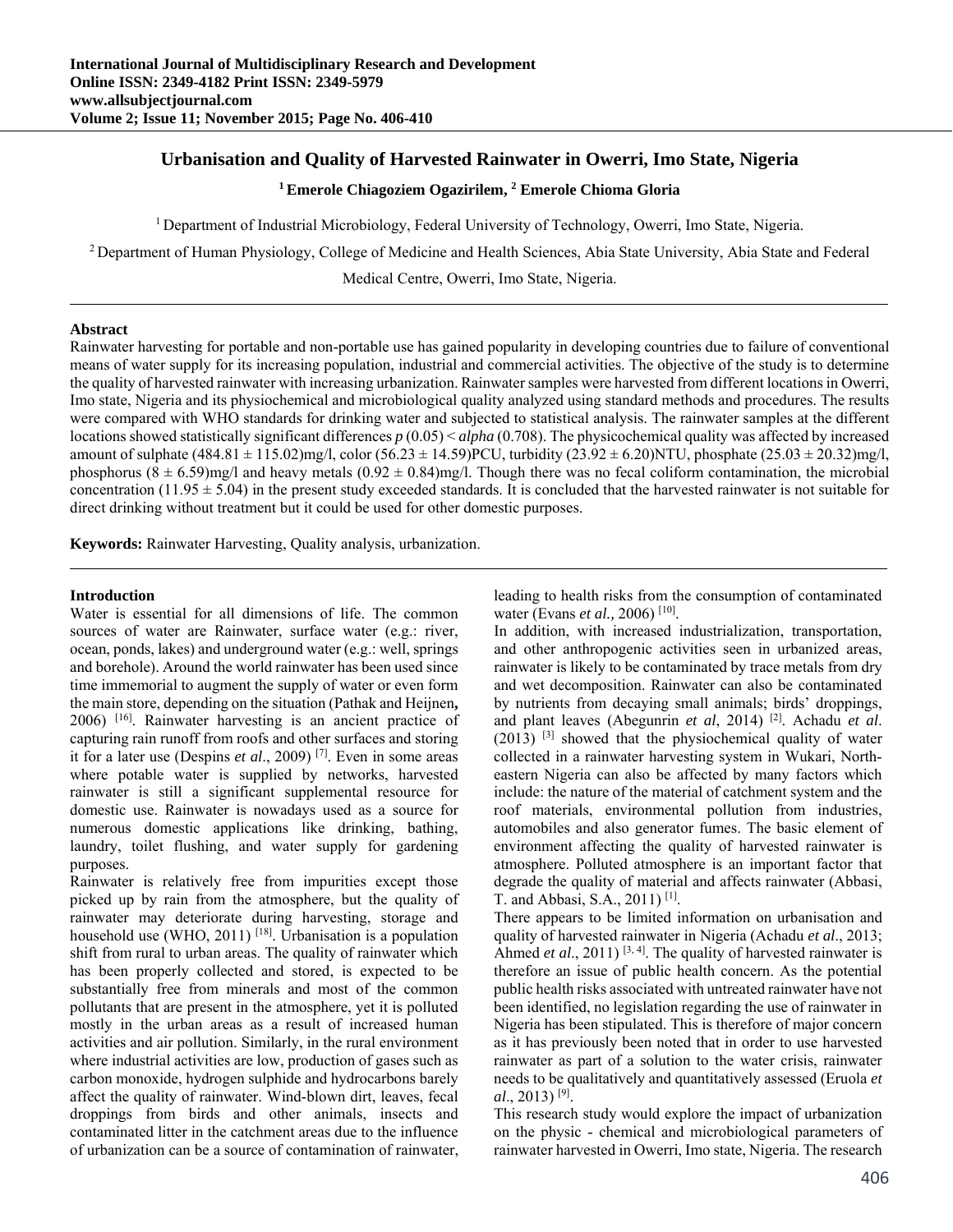findings shall provide among others reference information for future intervention, research and increased understanding of the possible health risks associated with contamination of harvested rainwater from environmental influences as a result of urbanization.

#### **Methodology**

# **Study Area**

Owerri became the capital of Imo state in 1976 following the creation of the old Imo state, which was carved out from East central state. Upon assumption of the status of a state capital, most private, state and Federal institutions started establishing their offices in Owerri. It lies within the 5°29′06″N 7°02′06″E and 5.485°N 7.035°E Coordinates. Owerri consists of three Local Government Areas including Owerri Municipal, Owerri North and Owerri West. It has approximately 100 square kilometers (40 sq mi) in area and estimated population of about 400,000 as of 2006 National population census of Nigeria. Owerri is bordered by the Otamiri River to the east and the Nworie River to the south. Its mean annual temperature ranges from 25-30 °C and mean annual rainfall range of 2500- 3500mm.

#### **Data Collection**

#### **Sample Collection and Transportation**

Water samples were taken aseptically from different locations in Owerri, Imo State, Nigeria including Eziobodo (Owerri West), Douglas (Owerri Municipal), Imo Housing Estate (New Owerri) and Orji (Owerri North LGA) using ethanol to sterilize water cans and 0.1M of hydrochloric acid for pretreatment of water basins before harvest.

The membrane filter technique method was employed for all microbiological analysis. The concentrations of metals were determined using flame Atomic Absorption Spectrophotometer according to FSAI, 2015 [11]. Anions detected using High-Performance Ion Chromatography (HPIC). The Chemical Oxygen Demand (COD), dissolved oxygen and Biological Oxygen Demand (BOD) were determined for each rainwater sample using  $DO<sub>2</sub>$  meter. pH and conductivity was determined using hand held PH meter model HI98107 (HANNA) and conductivity meter model HI98302 (HANNA) respectively. Turbidity was determined by photometric method using HACH DR/2010 spectrometer at a wavelength of 860nm.

Phosphate, Calcium, Magnesium hardness and Total chlorine was determined using HI83200 multipara meter bench photometer at a wavelength of 525mm. Calcium carbonate was determined by Oxalate method using HI93200 multipara meter bench photometer wavelength of 466nm. The colour of water was determined by colorimetric platinum cobalt method for the adaptation of standard method for the examination of water and waste water at 420nm with HI83200 multipara meter bench photometer.

### **Data Analysis**

All results were analyzed statistically using SPSS version 16.0 for one way ANOVA.

### **Results**

| <b>Table 1:</b> Physical parameters of harvested rainwater compared with WHO standards |  |
|----------------------------------------------------------------------------------------|--|
|----------------------------------------------------------------------------------------|--|

| Parameter, Unit              | <b>WHO</b> Standard | <b>Douglas Road</b> | <b>Imo Housing Estate</b> | Orji  | <b>Eziobodo</b> |
|------------------------------|---------------------|---------------------|---------------------------|-------|-----------------|
| Temperature, °C              | $20 - 30$           | 26.4                | 24.8                      | 25.8  | 24.8            |
| Conductivity, $\mu s/cm$     | 100                 |                     |                           | 27    | 103             |
| Colour, PCU                  |                     |                     |                           | 69    | 66              |
| Turbidity, NTU               |                     | 20.93               | 18.23                     | 32.52 | 23.98           |
| Total suspended Solids, mg/l | 250                 | 194                 | 80                        | 88    | 142             |
| Total Dissolved Solids mg/l  | 250                 | 9.55                | 1.72                      | 18.65 | 68.05           |

**Table 2:** Chemical parameters of harvested rainwater compared with WHO standards

| Parameter, Unit                           | <b>WHO</b> Standard | <b>Douglas Road</b> | <b>Imo Housing Estate</b> | Orji          | Eziobodo |
|-------------------------------------------|---------------------|---------------------|---------------------------|---------------|----------|
| Ph                                        | $6.5 - 8.5$         | 6.6                 | 7.6                       | 6.2           | 6.3      |
| Dissolved Oxygen, mg/l                    |                     | 0.9                 | 2.6                       | 0.6           | 4.8      |
| <b>BOD</b>                                |                     | 0.3                 | 0.8                       | 0.1           | 2.4      |
| Calcium, mg/l                             | 100-300             | 0.39                |                           | 0.22          | 0.3      |
| Total Hardness (CaCO <sub>3</sub> ), mg/l | 150                 | 0.27                |                           | 0.84          | 0.05     |
| Magnesium, mg/l                           | 250                 |                     |                           |               | 0.23     |
| Alkalinity                                | 100                 | 102                 | 84                        | 16            | 58       |
| Nitrate, mg/l                             | 50                  | 81.1                | 43                        | 18            | 27.1     |
| Phosphate, mg/l                           |                     | 45.4                | 38                        | $\mathbf{.3}$ | 15.4     |
| Phosphorus, mg/l                          | 0.3                 | 14.6                | 12.2                      | 0.3           | 4.9      |
| Sulphate, mg/l                            | 250                 | 506.6               | 571.22                    | 544.5         | 316.9    |

**Table 3:** Heavy metals of harvested rainwater compared with WHO standards

| Paramete, Unit | <b>WHO</b> Standard | Douglas Road | <b>Imo Housing Estate</b> | Orii  | <b>Eziobodo</b> |
|----------------|---------------------|--------------|---------------------------|-------|-----------------|
| Iron, $mg/l$   |                     | .18          | າາ                        | .236  | 4.8             |
| Mangane, mg/l  | 0.2                 |              |                           | 0.4   | 0.2             |
| Aluminiu, mg/l | $0.1 - 0.2$         | .022         | 1.516                     | 4.272 |                 |
| Copper, mg/l   |                     | 0.23         | 0.237                     | 0.22  | 0.22            |
| Zinc, $mg/l$   | $3.0 - 5.0$         | 0.184        | 0.045                     | 2.015 | 0.994           |
| Lead, mg/l     | 0.01                | 0.913        | 0.495                     | 0.047 | 0.322           |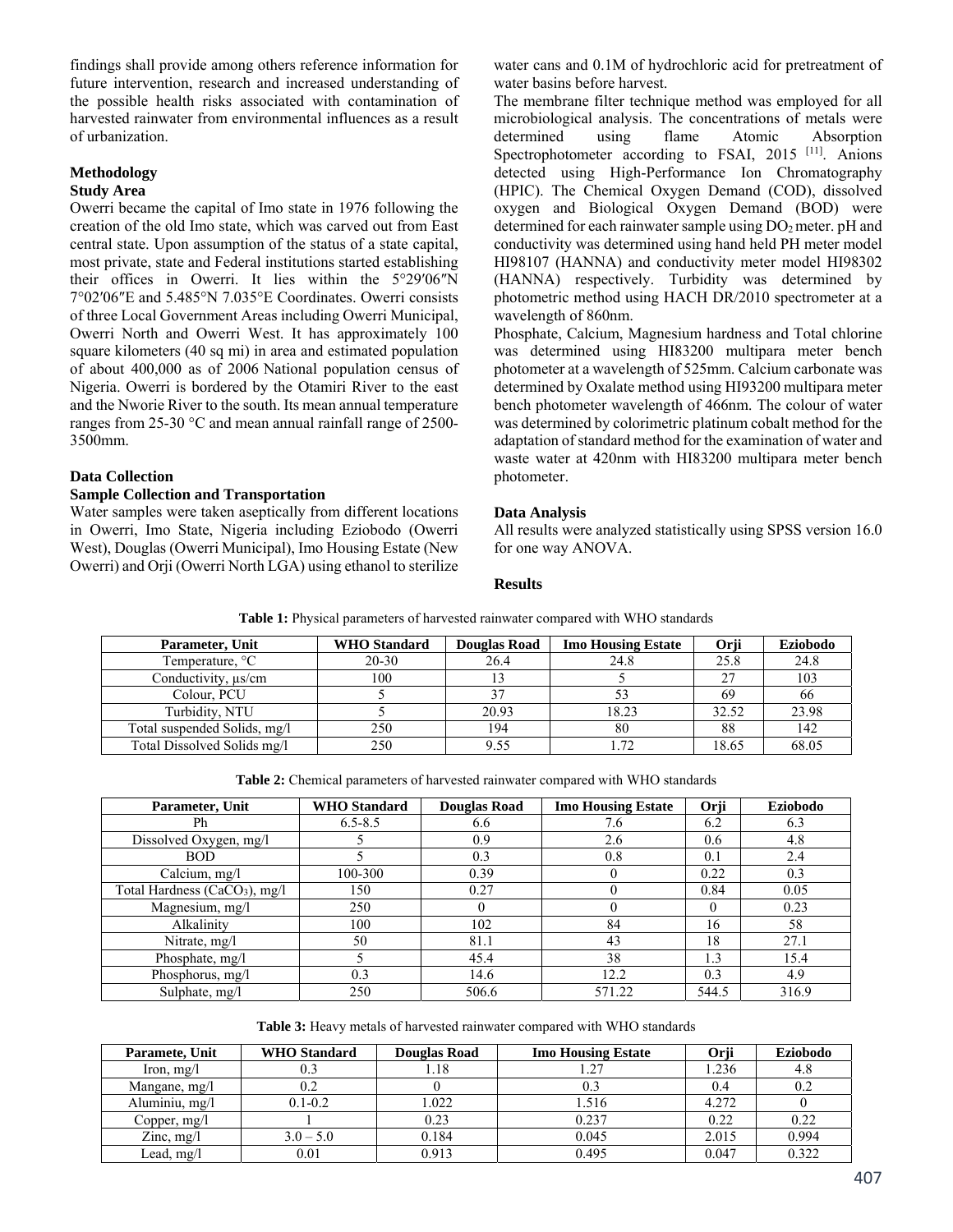**Table 4:** Microbiological parameters of harvested rainwater in Owerri, Imo state compared with WHO standards

| Parameter, Unit                        | <b>WHO</b> Standard | Douglas Road | <b>Imo Housing Estate</b> | Orii | Eziobodo |
|----------------------------------------|---------------------|--------------|---------------------------|------|----------|
| <b>Total Heterotrophic Plate Count</b> | $0 - 30$            |              |                           |      |          |
| <b>Total Coliform Count</b>            | $-10$               |              |                           |      |          |
| E.coli Count                           |                     |              |                           |      |          |
| <b>Total Fungal Count</b>              |                     |              |                           |      |          |

- 1. Table 1 shows a comparison of the physical parameters analysed on rainwater harvested from different locations in Owerri with WHO standards. The values of Colour, and turbidity exceeded the limits. Other parameters temperature, conductivity, TSS and TDS were within limits.
- 2. Table 2 shows a comparison of the chemical parameters analysed on harvested rainwater from different locations in Owerri with WHO Standards. The values of phosphorus, sulphate and phosphate exceeded limits.
- 3. Table 3 shows a comparison of the heavy metals of harvested rainwater from different locations in Owerri with WHO standards. Zinc and copper were within limits while iron, manganese, aluminium and lead exceeded.
- 4. Table 5 shows a comparison of the microbiological indicators analysed in harvested rainwater from different locations in Owerri with WHO standards. *Escherichia coli* was not detected but other indicators such as THPC, TFC and TCC exceeded WHO limits.

#### **Discussion**

#### **Physical parameters**

#### **The Hydrogen Ion Concentration (pH)**

The pH of the harvested rainwater in different locations was in the range of 6.2-7.6. The pH values in Douglas road, Owerri Municipal and Imo Housing Estate, New Owerri were higher but within the WHO standards while the samples from Orji in Owerri - North and Eziobodo in Owerri - West LGA were lower than the WHO standards. The rainwater harvested from Owerri, Imo state, Nigeria might not be classified as an acid rainwater when compared with other works such as Origho  $(2015)$  <sup>[15]</sup> who recorded pH values of 5.45 in urban areas in Ughelli North, Delta state, Nigeria. The low pH value was attributed to the high rate of industrial atmospheric pollution from rubber processing industries and fumes of automobile.

### **Turbidity, TSS and TDS**

The turbidity of a sample is the reduction of transparency due to the presence of particulate matter such as sand, clay or slit, finely divided organic matter, plankton or other microscopic organisms. These particulates cause light to be scattered and absorbed rather than transmitted in straight lines through the sample (FSAI,  $2015$ )<sup>[11]</sup>. The values obtained from the present study ranged from 18.23-35.52 NTU and were above the WHO standards of 5NTU. This is similar to the results obtained by Origho  $(2015)$ <sup>[15]</sup> of 9.11 NTU from the urban areas and 1.01 NTU from rural areas.

The values of Total Suspended Solids (TSS) and Total Dissolved Solids (TDS) of the harvested rainwater samples though within the WHO limits of 250mg/l for all the locations was higher in samples from Douglas road, Owerri municipal and Imo housing Estate, New Owerri which corroborates the impact of urbanisation on the environment and quality of harvested rainwater. Turbidity, TSS and TDS contaminants might have been from atmospheric deposition (dust, fumes from automobiles, plants and animal waste on the roof top, particulate matter containing heavy metals, etc.) [Sanchez *et al*., 2015]. This is expected as the factors contributing to these variables are of universal occurrence.

### **Colour**

Drinking water should ideally have no visible colour. Colour in drinking water is usually due to the presence of coloured organic matter, iron and other metals either as natural impurities or as corrosion products. The concentration of colour in the present study ranged from 37- 69TCU. No healthbased guideline value is proposed for colour in drinking water (WHO, 2011)  $[18]$ . The result also collaborates with study by Chukwuma *et al.,* 2012) [5].

## **Chemical parameters**

## **Total Hardness**

The total hardness values (0-0.84) mg/l of water samples analysed were within the maximum limits of WHO standards of 150mg/L. This is also seen from the mean of 30.2 total hardness recorded in urban area and mean of 19 total hardness recorded in the rural area of Ughelli North, Delta state, Nigeria recorded by Origho (2015) [15].

### **Nitrate**

Nitrate is the most highly oxidized form of nitrogen compounds commonly present in natural waters (FSAI, 2015) [11]. Significant sources of nitrate are chemical fertilizers, decayed vegetable and animal matter and industrial discharge. Unpolluted natural water contains minute amounts of nitrate  $(FSAI, 2015)$ <sup>[11]</sup>. The nitrate levels of the rainwater samples collected in the present study ranged from 18.0-81.1mg/l. The nitrate concentration of rainwater harvested from Douglas road, Owerri municipal exceeded the WHO limits of 50mg/l. The concentration of nitrate in the other locations in the study were within the WHO standard. Excessive concentration of nitrate in drinking water is considered hazardous especially to infants as it causes 'blue baby syndrome' (Abegunrin *et al.,*  2012; FSAI, 2015) [11].

### **Magnesium and calcium**

The concentration of calcium and magnesium salts in water is a significant contributory factor in water hardness and often used as a measure of potable water quality (FSAI, 2015) <sup>[11]</sup>. Magnesium is used in alloys, drying agents, fertilizers, pharmaceuticals, and foods. It is also an essential element in chlorophyll. Concentrations greater than 125 mg/L also can cause the body to get rid of excess water. In the present study, Eziobodo in Owerri - west LGA with magnesium content of 0.23mg/l is the highest magnesium concentration while Douglas road in Owerri Municipal had the highest calcium concentration of 0.39mg/l. Magnesium and calcium concentration in the samples were within WHO standards.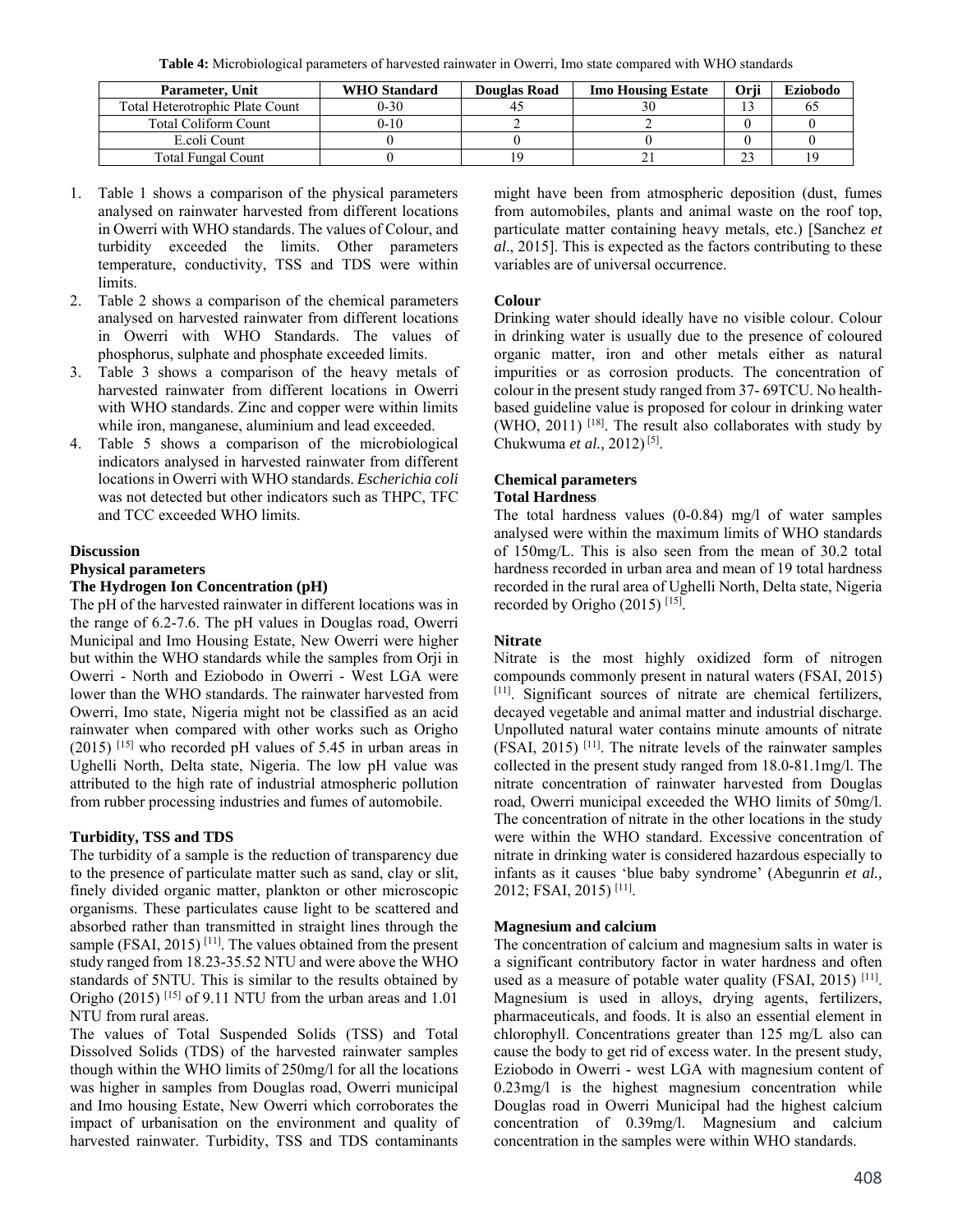## **Sulphate**

Sulphate ions usually occur in natural waters. Most of them originate from the oxidation of sulphate ores in the atmosphere, the presence of sedimentary rocks, particularly those rich in organic compounds, and atmospheric sulphur dioxide formed by the combustion of fossil fuels and emitted by the metallurgical roasting process from automobiles and generators in these locations. In the present study, Imo Housing Estate in New Owerri has the highest sulphate concentration of 517.22mg/l above the 100mg/l WHO limits.

## **Phosphorus**

Sources of phosphorus from natural sources such as bird faeces and lichens that contaminate the roof runoff can also be added to the rainwater. In addition to the organic phosphorous that would be later added to the runoff, the concentration of inorganic phosphorous present in the rainwater (in the form of phosphate,  $PO_4^3$ -) can by itself exceed the concentration threshold for algal blooms of 0.03 mg P/L (Weibel *et al.,* 1966)  $[17]$ . Duncan (1995)  $[8]$  proposed an average concentration for suspended solids of 20 mg/L and a range of 0.01-0.1 mg/L for phosphorous, in rainfall at urban sites. The concentration of phosphorus and phosphate in the samples collected from the different locations in the present study ranged between 0.3- 14.6mg/l and 1.3-45.4mg/l respectively. This exceeded the WHO standards.

## **Heavy Metals**

Heavy metals contamination can be seen with iron (1.236- 4.8mg/l) and lead (0.047-0.913mg/l) having the highest percentage distribution in all the locations. This is followed by aluminium  $(0.00-4.272mg/l)$  and manganese  $(0.0-0.4mg/l)$ . Zinc (0.045-2.015mg/l) and copper (0.220-0.237mg/l) has the least percentage distribution. However Imo Housing Estate in New Owerri has the highest concentration (of heavy metals followed by Douglas Road in Owerri Municipal. Eziobodo in Owerri - West is the least. Heavy metals concentrations in the present study were above WHO standards but Lead and iron were particularly significant. Contamination could be from atmospheric depositions, the roofing materials, etc. Origho  $(2015)$  [15] observed that zinc concentration in the urban and rural areas of Ughelli North was generally within the maximum limits of 0.05mg/L standard of WHO. This is evident from the mean of 0.04 and 0.02 zinc concentration in harvested rainwater quality. However, the concentrations of copper were below the acceptable WHO standards. Succinctly, the increase in the heavy metals properties in the different locations in the present study may be attributed to increased air pollution from industries, fossil and non - fossil fuel combustion and automobiles.

### **Bacterial Indicators**

Airborne microorganisms and aerosolized bacteria can be transferred to harvested rainwater through atmospheric deposition and decomposing organic matter. In the present study, bacterial contamination (13- 65cfu/ml) exceeded WHO standards in Eziobodo in Owerri - West (65cfu/ml) and Douglas road in Owerri municipal (45cfu/ml). Pathogens known to cause disease such as pneumonia and typhoid fever were isolated amongst others. In the present study obtained levels of *Escherichia coli* (0cfu/ml) in rainwater were within the WHO standards of 0 cfu/mL for a highly urbanized site.

Total faecal count (0cfu/ml) was also within the standards. Total coliform count was within WHO standards in Eziobodo and Orji. Total coliform count of 2cfu/ml was obtained in Douglas and Imo Housing Estate in New Owerri.

## **Fungal Indicators**

The presence of fungal flora in rainwater was studied by Nishihara *et al*. (1989) who detected 29 fungal genera, while Czeczuga and Orłowska (1997) identified 33 fungus species in the rainwater falling from six different roof types. Fungal contamination in the present study showed high prevalence of *Aspergillus niger*. Eziobodo in Owerri – West had the highest percentage of fungal contamination. This could be because of the algal plants and waste present on the roof. Over all fungal contamination (19-23cfu/ml) exceeded WHO standards.

From the Analysis of Variance (ANOVA)  $P = 0.78 > p = 0.05$ meaning there is significant difference in the variation in quality of harvested rainwater in Owerri, Imo state. Hence, we accept the alternative hypothesis that urbanisation has an impact on harvested rainwater quality in Owerri, Imo state.

### **Conclusions**

The present study provided reference information on the effect of urbanisation and quality of harvested rainwater at different locations in Owerri, Imo state, Nigeria. The results obtained reestablished the link between urbanisation and the Physical, Chemical and microbial quality of harvested rainwater.

The microbial load from the rainwater samples from Douglas road in Owerri municipal and Imo Housing Estate in New Owerri did not meet the WHO standard for potable water. This may be due to relatively higher human activities and urbanisation in these locations than in Eziobodo in Owerri - West and Orji in Owerri - North and pathogens such as *Salmonella, Klebsiella, Enterobacter* spp were isolated in all the locations.

The pH, temperature, dissolved oxygen, BOD, calcium, magnesium, total hardness, copper and zinc in harvested rainwater in the present study were within WHO standards. Physiochemical parameters like colour, turbidity, phosphate, sulphate, phosphorus, and heavy metals exceeded WHO standards for potable water in the different locations sampled in Owerri, Imo State, Nigeria.

Rainwater could be used for both potable and non-potable purposes and in order to have better quality of harvested rainwater. The following are recommended:

Storage tanks must be properly washed before the start of rainy season.

Stored water should be treated by adding some disinfecting agents such as chlorine and pre - boiling of water which might help in reducing the risk of microbial contaminations.

Rainwater samples from Douglas road in Owerri municipal and Imo Housing Estate in New Owerri from this study due to their high microbiological load is not advisable to use as drinking water or washing plates but can be used for other domestic activities like flushing toilet, washing of clothes, cleaning the floors, etc.

Further research in this area should be on the quality characterization using water quality index rating of the harvested rainwater in Owerri, Imo state, Nigeria.